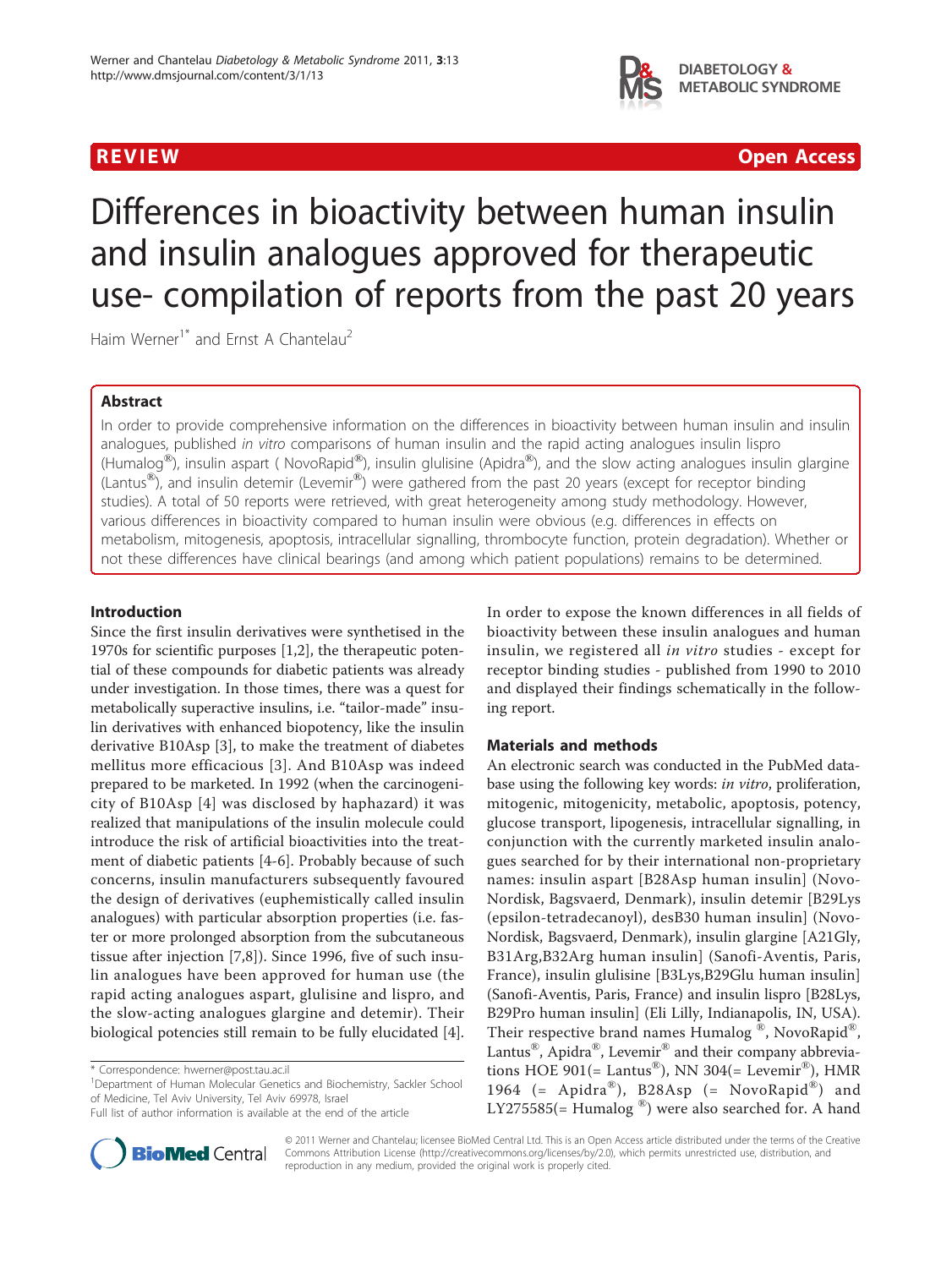search was performed on reference lists, published symposium reports, and abstract volumes of scientific meetings. The time span covers the years 1990 to 2010. Receptor binding studies were not addressed in this search. The publications are reported in a schematic fashion, in alphabetical order of the analogues' international non-proprietary names.

## Results

Altogether, 50 publications were retrieved reporting in vitro data on comparisons between human (native) insulin and one of the insulin analogues indicated above [[5,](#page-7-0)[9-](#page-8-0)[57](#page-9-0)]. There were 45 full papers [[5,](#page-7-0)[9,21,23](#page-8-0)-[27,31-](#page-8-0) [38,40-](#page-8-0)[57](#page-9-0)] and 5 abstracts [[22,28-30,39](#page-8-0)]. The publications were screened for differences in seven categories: metabolic activity, mitogenic activity, anti-apoptotic activity, intracellular signalling, effects on thrombocytes, effects on protein degradation, and intracellular internalization. The studies were performed or sponsored by pharmaceutical companies ( $n = 27$ ) or independent institutions [[10](#page-8-0),[12](#page-8-0),[16-18](#page-8-0),[27,31-34,37,39,41](#page-8-0)-[43,](#page-8-0)[55](#page-9-0)-[57\]](#page-9-0); in 3 studies, possible sponsoring could not be identified.

### Differences in metabolic activity

There were 14 publications reporting *in vitro* studies on the metabolic activity of insulin analogues (assessed in primary mouse adipocytes, primary rat cardiomyocytes and adipocytes, human muscle cells, human dermal microvascular endothelial cells, 3T3-L1 adipocytes, and L6 myocytes) in comparison to synthetic human insulin.

This issue was addressed in the Scientific Discussion of insulin aspart, published by the European Medicines Agency (EMEA) (page 4: "in mouse free fat cells, the stimulation of lipogenesis did not differ between insulin aspart and human insulin, lending further support to similar molar potency" [\[58](#page-9-0)]). In primary rat adipocytes, the effects on glucose transport and lipogenesis were similar to human insulin [[21](#page-8-0)], and in primary mouse adipocytes the effect on lipogenesis was similar to human insulin [\[26,](#page-8-0)[53\]](#page-9-0).

### **Detemir**

- -------<br>This issue was addressed in the Scientific Discussion of insulin detemir, published by the EMEA (pages 1-6: "insulin detemir was consistently less potent than human insulin in all in vitro assays. Depending on the assay, the potency was 2- to 10-fold lower" [\[59\]](#page-9-0)). In primary mouse adipocytes [[26\]](#page-8-0) and primary rat adipocytes [[48\]](#page-8-0), in 3T3- L1 adipocytes [[12](#page-8-0),[54\]](#page-9-0) and in L6 myocytes [[54\]](#page-9-0) the metabolic potency was only 1-20% of that of human insulin by equimolar comparison. (Therefore, the manufacturer increased the concentration of the active substance in the vial four-fold compared to synthetic human (or porcine

# natural) insulin [\[48\]](#page-8-0): 1 unit of human insulin is 6 nmol insulin, while 1 unit of insulin detemir is 24 nmol [[59](#page-9-0)]).

This issue was addressed in the Scientific Discussion of insulin glargine, published by the EMEA (page 5: "nearly all in vitro metabolic studies have shown a relative in vitro potency for insulin glargine of about 50% and similar maximal responsiveness as compared to human insulin....there is evidence that higher plasma levels in vivo compensate for the 50% in vitro potency found for insulin glargine as compared to human insulin"[\[60](#page-9-0)]). In primary mouse adipocytes [[26](#page-8-0)], primary rat cardiomyocytes [[9,46](#page-8-0)] and in 3T3-L1 adipocytes [[19](#page-8-0),[25\]](#page-8-0) metabolic potency was only about 50% of that of human insulin by equimolar comparison. Another study in 3T3L1 adipocytes showed a similar metabolic potency to human insulin [\[55\]](#page-9-0). In non-starved muscle cells, the effect on glucose uptake was similar to human insulin [[14](#page-8-0)]. In human dermal microvascular endothelial cells, there was no effect, similar to human insulin [[13](#page-8-0)].

# Glulisine

This issue was addressed in the Scientific Discussion of insulin glulisine, published by the EMEA (page 8: "Stimulation of glucose transport was equal for both insulin glulisine and human insulin...lipogenic activity and glucose transport in isolated rat adipocytes was slightly lower than human insulin, but reached the same maximum obtainable effects as human insulin at higher concentrations"[[61\]](#page-9-0)). In rat cardiomyocytes, the effect on glucose transport [\[35](#page-8-0)], and in non-starved muscle cells, the effect on glucose uptake [[15\]](#page-8-0) was similar to human insulin.

This issue was addressed in the Scientific Discussion of insulin lispro, published by the EMEA (page 2: "Insulin lispro is biologically equivalent to insulin in several in vitro tests, including ...glucose transport in adipocytes" [[62\]](#page-9-0)). In primary mouse adipocytes [[26](#page-8-0)] the effect on lipogenesis was comparable to that of human insulin. A study in L6 myotubes showed a similar metabolic potency compared to human insulin [[47](#page-8-0)].

# Differences in mitogenic activity

As standard 2-year carcinogenicity in vivo studies in animals (see EMEA: Note for Guidance on Carcinogenic Potential; CPMP/SWP/2877/00) have not been performed with any of the commercially available insulin analogues (except for insulin glargine [[58-62](#page-9-0)]), the issue of mitogenicity has been addressed by quite a few *in* vitro investigations. There were 34 publications reporting in vitro data on the mitogenic activity of insulin analogues with various non-malignant cell types: primary muscle cells, human smooth muscle cells, Chinese hamster ovary cells (CHO-K1), human dermal microvascular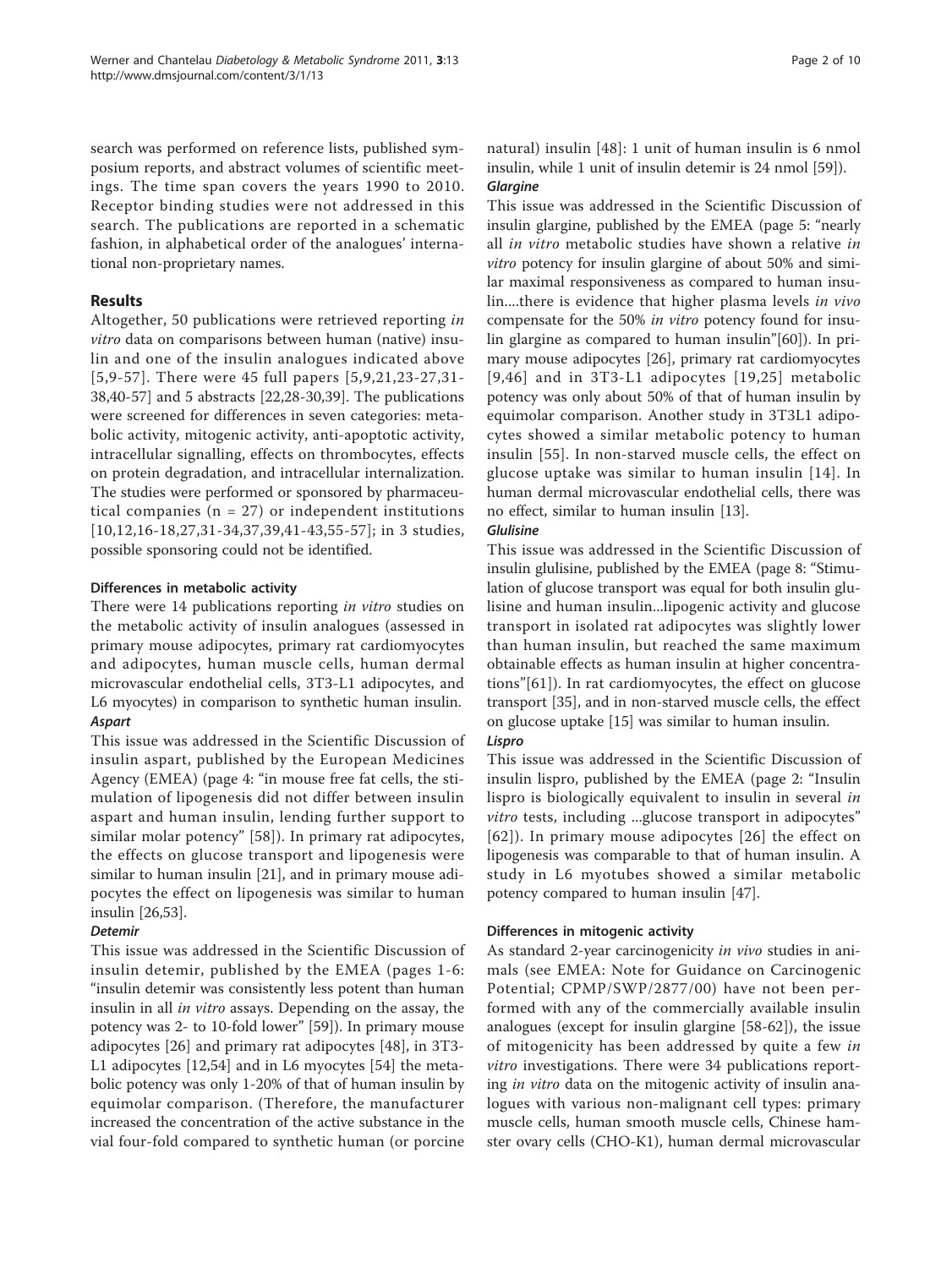endothelial cells, human mammary epithelial cells, rat-H9c2 myoblasts, H9 cardiac myoblasts, rat-1 fibroblasts, rat H4-II-E hepatoma cells, K6 myoblasts, L6 myoblasts, HepG2 cells, C2C12 myoblasts, mammary gland-derived MCF-10 cells, human coronary artery endothelial cells, human coronary artery smooth muscle cells, primary human smooth muscle cells, vascular smooth muscle cells, primary mouse mammary gland epithelial cells, human lung fibroblast HEL-299 cells, and rat thyrocytes FRTL-6. Various malignant cell types were also studied: human osteosarcoma cells (Saos/B10 cell, Saos-2 cells), human mammary carcinoma cells (MCF-7 cells, T47 D cells, MDA-MB 231 cells, SKBR-3 cells), human colonic carcinoma cells HCT-116, pancreatic carcinoma cells Colo-357, prostate carcinoma cells PC-3, thyroid cancer cells FTC-133, and human bladder cancer cells T 24. The experiments were performed in comparison with synthetic human insulin.

This issue was addressed in the Scientific Discussion of insulin aspart, published by the EMEA (page 4: "The results in CHO K1 cells were essentially similar to those of human insulin whereas the mitogenic activity of insulin aspart in MCF-7 cells indicated differences to human insulin. Subsequent analysis indicated lower activity than initially calculated but the analysis also showed that the results in MCF-7 cells were not sufficiently robust for proper assessment. Newly performed studies using human osteosarcoma B10 cells revealed essentially similar response of insulin aspart and human insulin" [[58\]](#page-9-0)).

In four studies using non-malignant cells (muscle cells, CHO-K1 cells, MCF-10 A cells) insulin aspart showed a similar mitogenic potency, compared to human insulin [[5,](#page-7-0)[21,32,41,42](#page-8-0)]. In malignant MCF-7 cells and T 47 D cells, insulin aspart showed similar mitogenic potency as human insulin [\[32\]](#page-8-0). In malignant Saos/ B10 cells, insulin aspart showed lower mitogenic potency [\[26\]](#page-8-0). In one study using the malignant MCF-7 cells, insulin aspart showed a non-significantly higher mitogenic potency compared to human insulin [\[41,42\]](#page-8-0).

# **Detemir**

- -------<br>This issue was addressed in the Scientific Discussion of insulin detemir, published by the EMEA (page 8: "Relative to human insulin, the albumin-corrected mitogenic potency was 9% in CHO-K1 cells, 15% in a human mammary cancer cell line (MCF-7 cells), 11% in a human osteosarcoma cell line, and 25% in L6-IhR cells. Based on these data, the mitogenic potency of insulin detemir in vitro seems to be reduced relative to human insulin to approximately the same extent as its binding affinity for the insulin and IGF-1 receptors" [[59](#page-9-0)]). Ten years later, however, the company emphasized that "the potency estimates are different between the in vivo and in vitro conditions" [[48](#page-8-0)]. There were nine studies which had equimolar comparisons to human insulin, and one that was based on equipotent comparison [\[33\]](#page-8-0).

In five studies using non-malignant cells (vascular smooth muscle cells [[54\]](#page-9-0), MCF-10A cells [[32](#page-8-0),[41,42\]](#page-8-0), HEL-299 cells [[55](#page-9-0)]), insulin detemir showed similar mitogenic potency compared to human insulin. In one study using non-malignant human muscular endothelial cells [[22\]](#page-8-0) and L6-hlR cells [[22](#page-8-0)], the mitogenic potency of insulin detemir was non-significantly lower compared to human insulin. Using the malignant MCF-7 cells, insulin detemir showed similar mitogenic potency in two studies [[32,41](#page-8-0),[42](#page-8-0)], and higher mitogenic potency in one study [[56\]](#page-9-0). Studies using the malignant Saos/B10 cells [[26](#page-8-0)], and T24 cells [[30](#page-8-0)] showed less mitogenic potency of insulin detemir, and a study using HCT-116 cells [[56\]](#page-9-0) and PC-3 cells [[56\]](#page-9-0) showed higher mitogenic potency of insulin detemir compared to human insulin. In the one study using MCF-7 cells with equipotent comparison, insulin detemir showed similar mitogenic potency compared to human insulin [\[33](#page-8-0)].

This issue was addressed in the Scientific Discussion of insulin glargine, published by the EMEA (page 7: "... insulin glargine might have a mitogenic potential through binding to the IGF-1 receptor. This point of concern was addressed in an oral explanation at the Committee for Proprietary Medicinal Products (CPMP) where the company highlighted that insulin glargine had a lower mitogenic activity than the comparator B10-Asp insulin or IGF-1 in 3 out of 4 cell assays"[[60\]](#page-9-0)). There were 26 studies on this topic, all with equimolar comparisons to human insulin.

In 12 studies using non-malignant cells (H9 rat cardiomyoblasts [\[9](#page-8-0),[28\]](#page-8-0), rat-1 fibroblasts [[11](#page-8-0)], primary human muscle cells [[14](#page-8-0)], primary human smooth muscle cells [[16](#page-8-0)], human coronary artery smooth muscle cells [[49\]](#page-9-0), human coronary artery endothelial cells [\[49\]](#page-9-0), vascular smooth muscle cells [[54\]](#page-9-0), MCF-10 A cells [[32](#page-8-0),[41,42\]](#page-8-0), rat thyrocytes FRTL-5 [[34](#page-8-0)] and HepG2 cells [[19](#page-8-0)]), insulin glargine showed similar mitogenic potency compared to human insulin. In 5 studies using non-malignant cells (human dermal microvascular endothelial cells [[13\]](#page-8-0), human mammary epithelial cells [[22,25](#page-8-0)], individual primary human smooth muscle cells [[16](#page-8-0)], HEL-299 cells [[55](#page-9-0)]), insulin glargine showed higher mitogenic potency compared to human insulin. In one study using the nonmalignant L6-hlR cells [[22\]](#page-8-0), insulin glargine showed lower mitogenic potency compared to human insulin.

In 6 studies using malignant cells (MCF-7 cells [[50\]](#page-9-0), Colo-357 cells [\[17\]](#page-8-0), T47 D cells [\[32\]](#page-8-0), MDA-MB-231 cells [[29](#page-8-0)], T24 cells [\[31\]](#page-8-0), thyroid cancer FTC-133 cells [[34](#page-8-0)], insulin glargine displayed similar mitogenic potency as compared to human insulin. In 12 studies using malignant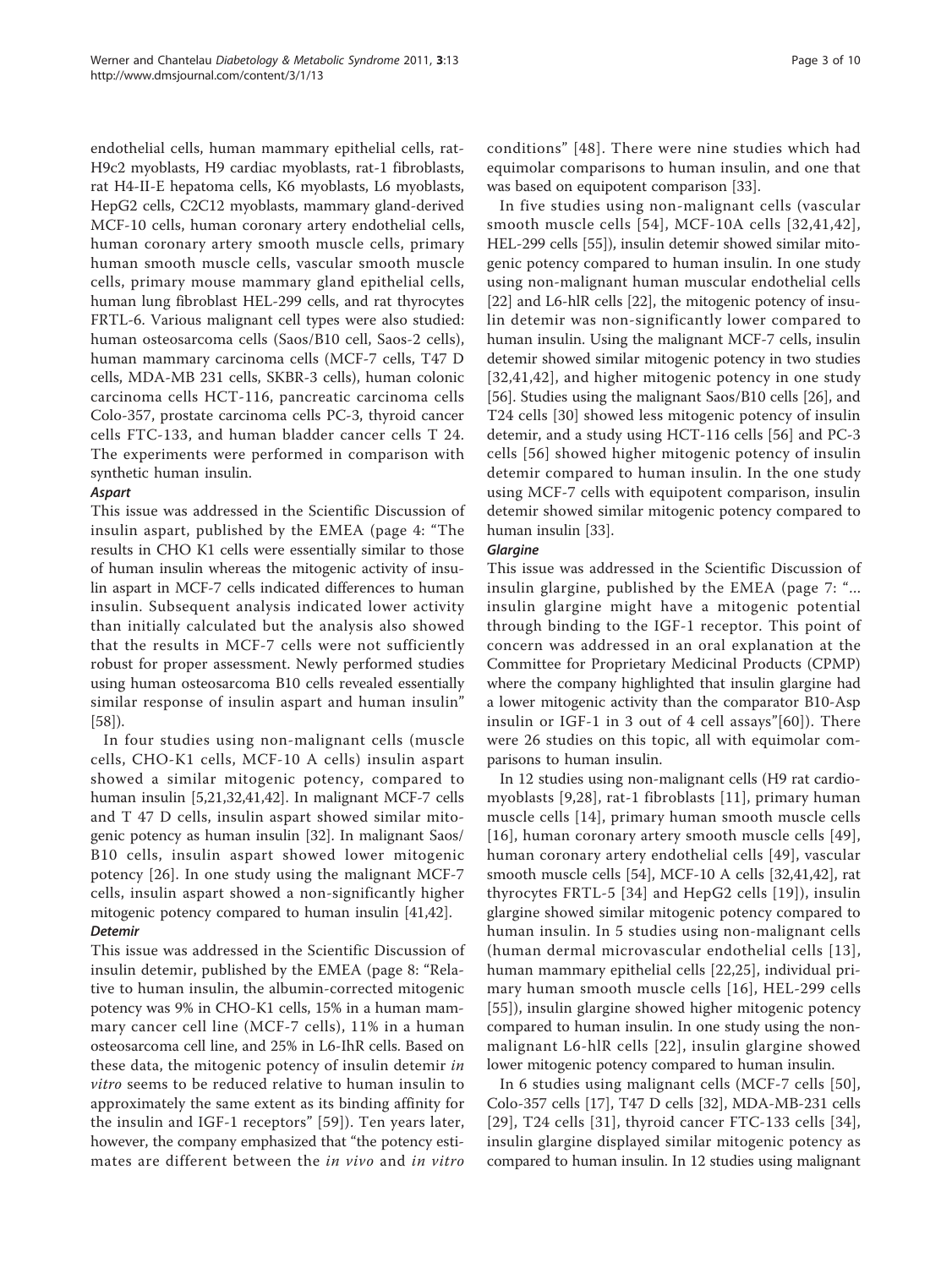cells (Saos/B10 cells [[21,26,39,46\]](#page-8-0), MCF-7 cells [[27,32,33,41,42](#page-8-0)[,56](#page-9-0)], SKBR-3 cells [[27\]](#page-8-0), HCT-11 cells [[56](#page-9-0)] and PC-3 cells [[56](#page-9-0)], insulin glargine showed increased mitogenic potency compared to human insulin. In one study using Saos/B10 cells, the insulin glargine metabolite IM showed increased mitogenic potency [\[46](#page-8-0)], while the glargine metabolites M1 and M2 showed similar mitogenic potency compared to human insulin [\[46\]](#page-8-0).

### Glulisine

This issue was addressed in the Scientific Discussion of insulin glulisine, published by the EMEA (page 9: "(thymidine incorporation) was equal for insulin glulisine and human insulin.." [\[61](#page-9-0)]).

Six studies using non-malignant cells (K6 myoblasts [[35\]](#page-8-0), C2C12 myoblasts [[23\]](#page-8-0), primary human muscle cells [[15](#page-8-0)], rat-1 fibroblasts [\[51](#page-9-0)], MCF-10 A cells [\[32](#page-8-0),[43\]](#page-8-0) and mammary gland cells [[43\]](#page-8-0)) showed equal mitogenic potency of insulin glulisine and human insulin, whereas one study using MCF-10 cells showed less mitogenic potency of insulin glulisine [[24\]](#page-8-0).

Two studies in malignant MCF-7 cells [[32,43](#page-8-0)] showed equal mitogenic potency of insulin glulisine and human insulin.

### Lispro

This issue was addressed in the Scientific Discussion of insulin lispro, published by the EMEA (page 2: "In cell growth assays using human smooth muscle cells and human mammary epithelial cells and using... thymidine incorporation or increases in cell number as index of cell growth, insulin lispro was shown to be equipotent to human insulin"[\[62\]](#page-9-0)).

In five studies using non-malignant cells (human mammary epithelial cells [[45](#page-8-0)], rat H4-II-E hepatoma cells [[20\]](#page-8-0), and MCF-10A cells [[32,41](#page-8-0),[42\]](#page-8-0), insulin lispro displayed similar mitogenic potency compared to human insulin. In one study using human smooth muscle cells [\[44](#page-8-0)], insulin lispro displayed higher mitogenic potency, and in another study using human smooth muscle cells, insulin lispro displayed lower mitogenic potency compared to human insulin [[44](#page-8-0)].

In three of the studies using malignant cells (MCF-7 [[32,41](#page-8-0),[42](#page-8-0)] and T 24 D [32]), insulin lispro displayed equal mitogenic potency compared to human insulin; in one study using Saos/B10 cells [\[26\]](#page-8-0), insulin lispro showed lower, and in one study using HCT-116 cells [\[56\]](#page-9-0), insulin lispro showed higher mitogenic potency compared to human insulin.

### Differences in anti-apoptotic activity

This issue was not specifically addressed in the Scientific Discussions of any of the five analogues published by the EMEA [[58](#page-9-0)-[62](#page-9-0)]). However, there were six publications [\[17,36](#page-8-0)[,49,52,56,57](#page-9-0)] reporting in vitro data on the inhibition of apoptosis by insulin analogues versus human insulin.

# **Aspart**

There was only one study of insulin aspart using malignant INS-1 cells [[36\]](#page-8-0); the inhibition of apoptosis was similar compared to human insulin.

There were two studies of insulin detemir, conducted with equimolar comparisons to human insulin in malignant HCT-116 cells [[56,57\]](#page-9-0); in both studies, insulin detemir inhibited apoptosis more than did human insulin.

There was one study using non-malignant cells (human coronary endothelial cells [\[49\]](#page-9-0) and human coronary artery smooth muscle cells [\[49\]](#page-9-0)) showing no effect on apoptosis by either insulin glargine or human insulin. In one study conducted with equimolar concentrations of insulin glargine and human insulin in malignant Colo-357 cells [\[17](#page-8-0)], inhibition of apoptosis was similar between both compounds. In malignant HCT-116 cells [\[56](#page-9-0),[57\]](#page-9-0), and malignant INS-1 cells [[52\]](#page-9-0), insulin glargine inhibited apoptosis stronger compared to human insulin.

### Glulisine

There were two studies of insulin glulisine, conducted in malignant INS-1 cells [[36](#page-8-0)[,52](#page-9-0)], showing stronger inhibition of apoptosis by insulin glulisine compared to human insulin.

There were two studies of insulin lispro, conducted in malignant INS-1 cells [\[36](#page-8-0)[,52](#page-9-0)], one showing similar inhibition [[52\]](#page-9-0), and one showing stronger [\[36](#page-8-0)] inhibition of apoptosis by insulin lispro compared to human insulin.

# Differences in intracellular signaling

The issue was not specifically addressed in the Scientific Discussions of any of the five analogues published by the EMEA [[58](#page-9-0)-[62\]](#page-9-0). However there were 12 publications [[14,23,31,35,40](#page-8-0)-[43,47,](#page-8-0)[54,56,57\]](#page-9-0) reporting *in vitro* data on intracellular signalling by insulin analogues versus human insulin concerning the Akt-GSK-3 pathway (involved in metabolic activity), and the Erk-MAPK pathway (involved in proliferative activity).

Aspart There were two studies of insulin aspart, conducted in non-malignant MCF-10A cells and malignant MCF-7 cells [[41](#page-8-0),[42\]](#page-8-0), and in IGF-1 receptor-deprived mouse fibroblasts transfected with either the human insulin receptor A or B isoforms [[40\]](#page-8-0), all of which showed equal Akt-activation and GSK-3 inactivation of insulin aspart compared to human insulin. Erk 1/Erk 2 phosphorylation by insulin aspart was similar to human insulin in MCF-10A cells [[41](#page-8-0),[42\]](#page-8-0), but was increased in fibroblasts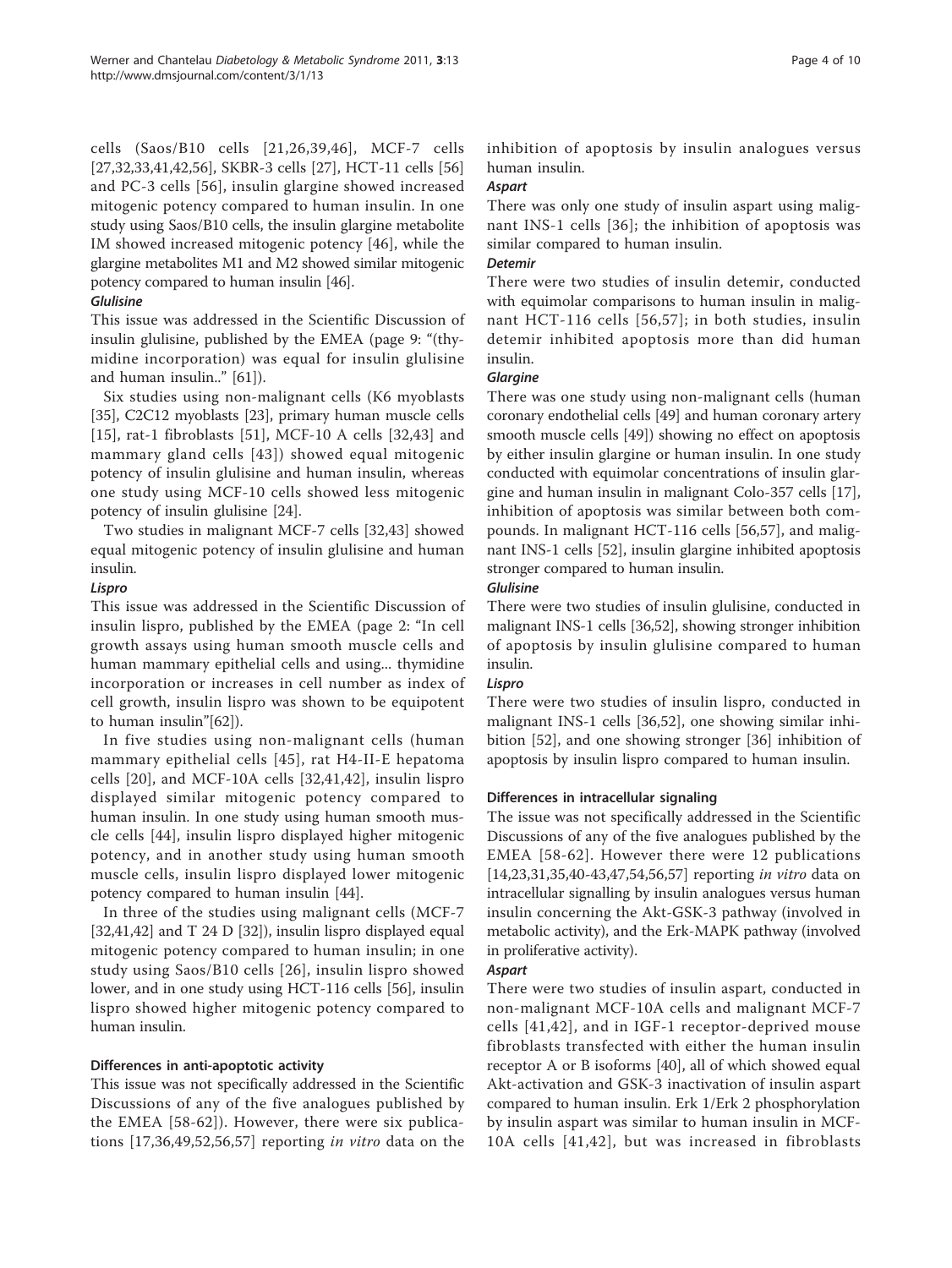expressing insulin receptor A isoform [\[40](#page-8-0)], and decreased in fibroblasts expressing insulin receptor B isoform [[40](#page-8-0)]. Detemir

There were five studies of insulin detemir conducted with equimolar comparisons to human insulin [[41,42](#page-8-0)[,54,56,57](#page-9-0)], and one with equipotent comparison [\[40\]](#page-8-0).

A similar Akt-activation by insulin detemir and human insulin was found in non-malignant MCF-10A cells [[41,42\]](#page-8-0) and in non-malignant fibroblasts expressing insulin receptor A isoform [\[40](#page-8-0)]. A weaker Akt-activation by insulin detemir compared to human insulin was found in nonmalignant cells (3T3-L1 adipocytes [\[54\]](#page-9-0), L6 myocytes [[54](#page-9-0)], primary hepatocytes [\[54\]](#page-9-0), primary vascular smooth muscle cells [[54\]](#page-9-0)), and in non-malignant fibroblasts expressing insulin receptor B isoform [[40](#page-8-0)].

In non-malignant cells (3T3-L1 adipocytes [\[54](#page-9-0)], L6 myocytes [[54](#page-9-0)], primary hepatocytes [[54](#page-9-0)], primary vascular smooth muscle cells [[54\]](#page-9-0)) GSK-3 inactivation by insulin detemir was weaker than that by human insulin. In nonmalignant MCF-10A cells, GSK-3 inactivation was similar by insulin detemir and human insulin [\[41,42\]](#page-8-0). Erk 1/Erk 2 phosphorylation by insulin detemir was equal to that by human insulin in two studies using non-malignant cells (MCF-10A cells [\[41,42\]](#page-8-0) and fibroblasts expressing insulin receptor B isoform [\[40\]](#page-8-0). Erk 1/Erk 2 phosphorylation was increased by insulin detemir in fibroblasts expressing insulin receptor A isoform [\[40\]](#page-8-0).

In non-malignant cells (3T3-L1 adipocytes [\[54](#page-9-0)], L6 myocytes [[54](#page-9-0)], primary hepatocytes [[54](#page-9-0)], primary vascular smooth muscle cells [[54](#page-9-0)]), MAP-kinase activation by insulin detemir was weaker than that by human insulin. In malignant cells (MCF-7 [\[41](#page-8-0),[42\]](#page-8-0), HCT-116 [[56,57\]](#page-9-0)), Aktactivation by insulin detemir was weaker than that by human insulin. In MCF-7 cells, GSK-3 inactivation was weaker by insulin detemir as compared to human insulin [[41](#page-8-0),[42\]](#page-8-0). Erk 1/Erk 2 phosphorylation was decreased by detemir in MCF-7 cells [\[41,42\]](#page-8-0) and HCT-116 cells [\[56,57](#page-9-0)]. In MCF-7 cells, MAP-kinase activation by detemir was similar to that by human insulin [[41,42\]](#page-8-0).

There were eight studies of insulin glargine, all of which with equimolar comparisons to human insulin [\[14,31,40-](#page-8-0) [42](#page-8-0)[,54,56,57](#page-9-0)]. Akt-activation by insulin glargine was similar to that by human insulin in non-malignant primary human muscle cells [\[14](#page-8-0)], 3T3-L1 adipocytes [\[54\]](#page-9-0), L6 myocytes [[54](#page-9-0)], primary hepatocytes [[54](#page-9-0)], primary vascular smooth muscle cells [[54\]](#page-9-0), and in fibroblasts expressing insulin receptor A isoform [\[40](#page-8-0)]. In non-malignant MCF-10A cells, Akt-activation by insulin glargine was stronger [[41,42](#page-8-0)], and in fibroblasts expressing insulin receptor B isoform it was weaker than that by human insulin [[40\]](#page-8-0). GSK-3 inactivation by insulin glargine was similar to that by human insulin in non-malignant 3T3-L1 adipocytes [[54\]](#page-9-0), L6 myocytes [[54](#page-9-0)], primary hepatocytes [[54\]](#page-9-0), primary vascular smooth muscle cells [[54](#page-9-0)], and MCF-10A cells [[41,42](#page-8-0)]. Erk 1/Erk 2 phosphorylation by insulin glargine was equal to that by human insulin in fibroblasts expressing insulin receptor B isoform [[40\]](#page-8-0), it was stronger in fibroblasts expressing insulin receptor A isoform [\[40\]](#page-8-0), and weaker in MCF-10A cells [\[41,42\]](#page-8-0). MAP-kinase activation by glargine was equal to that by human insulin in primary human muscle cells [[14](#page-8-0)] and in primary rat vascular smooth muscle cells [[54](#page-9-0)].

### **Glulisine**

Akt-activation by insulin glulisine was similar to that by human insulin in non-malignant rat cardiomyocytes [[35](#page-8-0)], and in fibroblasts expressing insulin receptor A isoform [[40\]](#page-8-0). Akt-activation by insulin glulisine was weaker than that by human insulin in MCF-10A cells [\[43\]](#page-8-0), in mouse muscle tissue [\[23\]](#page-8-0), in mouse liver tissue [\[23\]](#page-8-0), and in fibroblasts expressing insulin receptor B isoform [[40\]](#page-8-0). GSK-3 inactivation by insulin glulisine was similar to that by human insulin in rat cardiomyocytes [\[35](#page-8-0)], and weaker in MCF-10A cells [\[43\]](#page-8-0). Erk 1/Erk 2 phosphorylation by insulin glulisine was similar to that by human insulin in MCF-10 cells [\[43](#page-8-0)], and weaker in K6 myoblasts [\[35](#page-8-0)], in fibroblasts expressing insulin receptor A isoform [[40\]](#page-8-0), and in fibroblasts expressing insulin receptor B isoform [[40\]](#page-8-0). MAP-kinase activation by glulisine was similar to that by human insulin in mouse muscle tissue [[23\]](#page-8-0), and mouse liver tissue [\[23\]](#page-8-0).

Akt-activation by insulin lispro was similar to that by human insulin in non-malignant MCF-10 A cells [\[41,42](#page-8-0)], and in fibroblasts expressing insulin receptor A isoform [[40\]](#page-8-0). Akt-activation by insulin lispro was weaker than that by human insulin in fibroblasts expressing insulin receptor B isoform [[40](#page-8-0)]. GSK-3 inactivation by lispro was similar to that by human insulin in MCF-10A cells [[41,42\]](#page-8-0). Erk 1/ Erk 2 phosphorylation by insulin lispro was similar to that by human insulin in L6 myocytes [\[47](#page-8-0)], and in MCF-10A cells [[41,42\]](#page-8-0); it was weaker in fibroblasts expressing insulin receptor B isoform [\[40\]](#page-8-0), and stronger in fibroblasts expressing insulin receptor A isoform [[40](#page-8-0)].

The studies mentioned above are listed in Table [1.](#page-5-0)

### Differences in effects on thrombocytes

The issue was not specifically addressed in the Scientific Discussions of any of the five analogues published by the EMEA [[58](#page-9-0)-[62](#page-9-0)]. However, there were two publications [[37,38\]](#page-8-0) that compared the effects of insulin analogues and human insulin on thrombocyte function.

Inhibition of platelet aggregation was stronger than that by human insulin; both compounds affected platelet aggregation via PI-3 K activation [[37](#page-8-0)].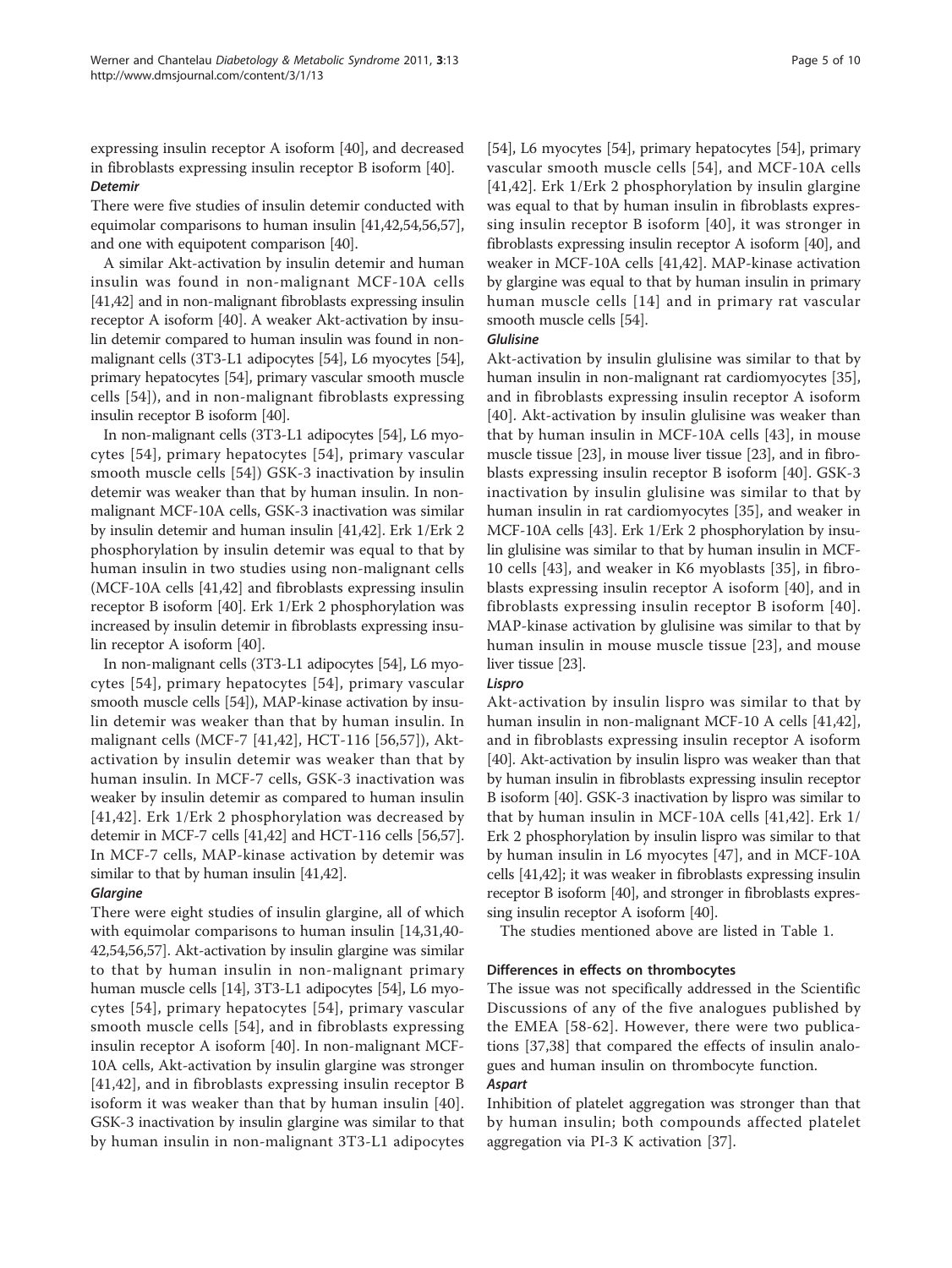|                              |        | Aspart        | Detemir           | Glargine                                                | Glulisine         | Lispro         |
|------------------------------|--------|---------------|-------------------|---------------------------------------------------------|-------------------|----------------|
|                              | lower  |               | 12,26,48,54       | 9,19,25,26                                              |                   |                |
| metabolic activity           | equal  | 21,26,53      |                   | 13,14,55                                                | 15,35             | 26,5           |
|                              | higher |               |                   |                                                         |                   |                |
|                              | lower  | 26            | 22,26,30          | 22                                                      |                   | 26,44          |
| mitogenic activity           | equal  | 5,21,32,41,42 | 32,33,41,42,54,55 | 9,11,14,16,17,19,28,29,31, 32,34,41,42,49,50,54         | 15,23,32,35,43,51 | 20,32,41,42,45 |
|                              | higher | 41,42         | 56                | 13, 16, 21, 22, 25 - 27, 32, 33, 39, 41, 42, 46, 55, 56 |                   | 44,56          |
|                              | lower  |               |                   |                                                         |                   |                |
| apoptosis inhibition         | equal  | 36            |                   | 17,49                                                   |                   | 52             |
|                              | higher |               | 56,57             | 52,56,57                                                | 36,52             | 36             |
|                              | lower  |               | 40-42,54,56,57    | 40                                                      | 23,40,43          | 40             |
| <b>Akt-activation</b>        | equal  | $40 - 42$     | $40 - 42$         | 14,40,54                                                | 35,40             | $40 - 42$      |
|                              | higher |               |                   | 41,42                                                   |                   |                |
|                              | lower  |               | 41,42,54          | 41,42,54                                                | 43                | 41,42          |
| <b>GSK-3 inactivation</b>    | equal  | $40 - 42$     | 41,42             |                                                         | 35                |                |
|                              | higher |               |                   |                                                         |                   |                |
|                              | lower  | 40            | 41,42,56,53       | 41,42                                                   | 23,40,43          | 40             |
| Erk-phosphorylation          | equal  | 41,42         | $40 - 42$         | 40                                                      | 35,40             | 41,42,47       |
|                              | higher | 40            | 40                | 40                                                      |                   | 40             |
|                              | lower  |               | 54                |                                                         |                   |                |
| <b>MAP-kinase activation</b> | equal  |               | 41,42             | 14,54                                                   | 23                |                |
|                              | higher |               |                   |                                                         |                   |                |

<span id="page-5-0"></span>Table 1 Bioactivities of insulin analogues versus human insulin

Compliation of reports (numbers refer to the publications cited in the reference list) on bioactivities of the insulin analogues aspart, detemir, glargine, glulisine, and lispro versus human insulin.

Inhibition of platelet aggregation was stronger than that by human insulin; both compounds affect platelet aggregation via PI-3 K activation [[38\]](#page-8-0).

### Differences in effects on protein degradation

This issue was not specifically addressed in the Scientific Discussion of any of the five analogues published by the EMEA [[58-62](#page-9-0)]. However, there were two publications [[18,19\]](#page-8-0) on this topic.

Inhibition of protein degradation in HepG2 cells was less than that by human insulin [\[19](#page-8-0)].

------<br>Inhibition of protein degradation in H4-II-E hepatoma cells was much stronger than that by human insulin, and inhibition of protein degradation in Hep2G cells and in L6 cells was similar to that by human insulin [[18\]](#page-8-0).

# Differences in intracellular internalization and degradation

The issue was not specifically addressed in the Scientific Discussion of any of the five analogues published by the EMEA [\[58-62\]](#page-9-0). However, there were four publications [[10,19,20](#page-8-0),[35](#page-8-0)] on this topic.

Internalization into HepG2 cells was similar to that of human insulin, whereas degradation was much less compared to human insulin [\[19](#page-8-0)].

Internalization into and degradation by K6 rat myoblasts was less compared to human insulin [\[35](#page-8-0)].

Internalization into rat hepatocytes was similar to that of human insulin [[20\]](#page-8-0); degradation by insulin degrading enzyme (IDE) was similar to that of human insulin [[10,20\]](#page-8-0).

### Miscellaneous

This issue was not specifically addressed in the Scientific Discussion of any of the five analogues published by the EMEA [[58-62\]](#page-9-0). However, there were three publications [[12,41,43](#page-8-0)] on this topic.

In 3T3-L1 preadipocytes, the effect of insulin detemir on the gene expression of leptin and PPAR-Gamma-2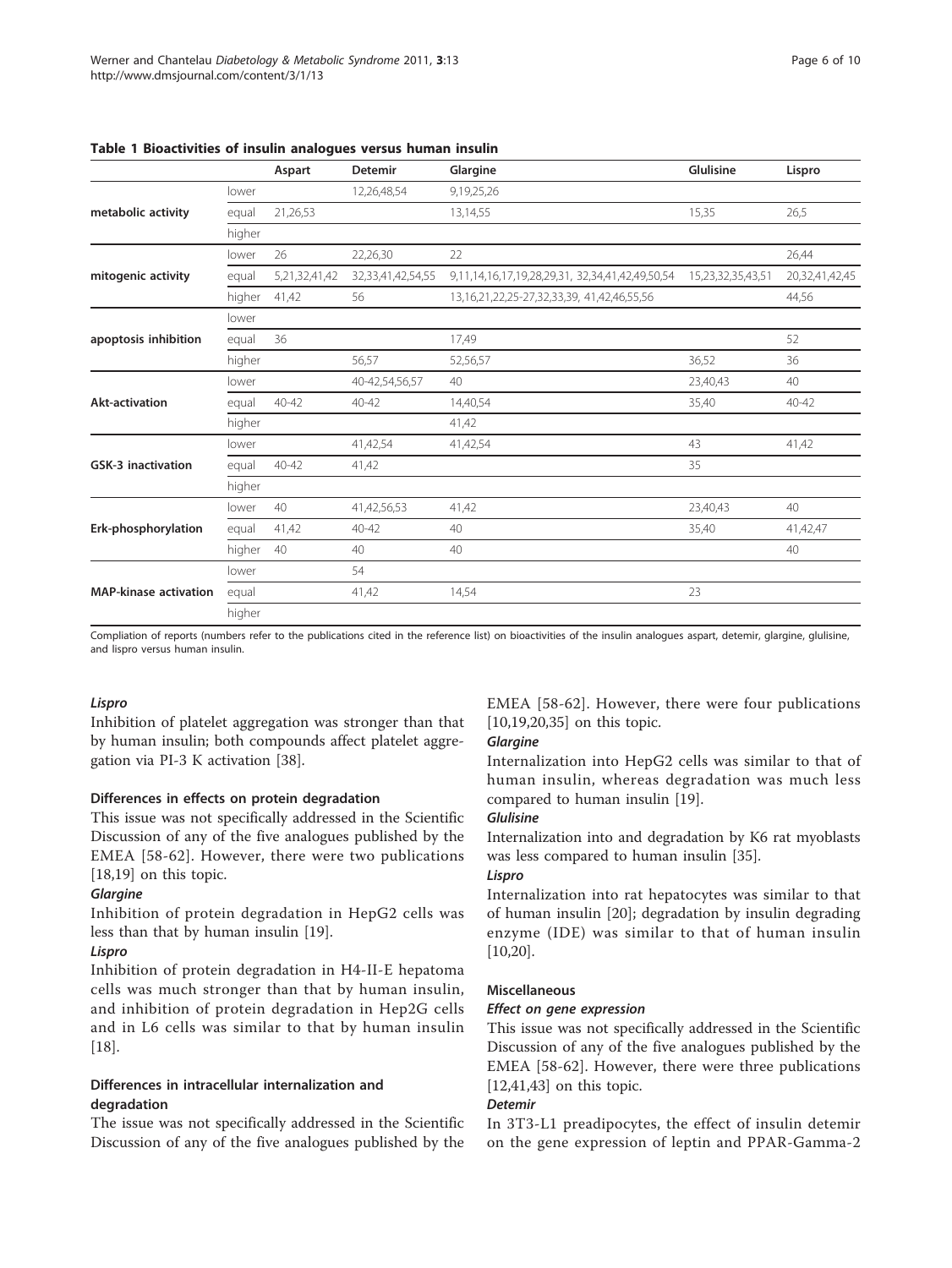was considerably reduced compared to human insulin [[12\]](#page-8-0).

In MCF-7 cells, insulin glargine induced a higher expression of the Cyclin D1 gene, compared to human insulin [[41](#page-8-0)].

In HepG2 cells, neither insulin glulisine nor human insulin induced hexokinase-4 expression [[43](#page-8-0)]. In HepG2 cells, hexokinase-2 expression was induced to the same extent by both 150 nmol human insulin and insulin glulisine; no effect of either compound at lower concentrations was observed in HepG2 cells or MCF-7 cells [\[43](#page-8-0)].

### Addendum: differences in bioactivity between native porcine or bovine insulin and synthetic human insulin

For comparison, the bioactivities of synthetic human insulin versus native animal insulin (bovine and porcine) are reported, as retrieved from six publications [[32,41-43,](#page-8-0)[63,64\]](#page-9-0).

In human and rat adipocytes, porcine insulin showed slightly higher metabolic potency (in terms of lipogenesis in rat epididymal and human subcutaneous fat cells), as compared to synthetic (recombinant DNA) human insulin (Humulin®, Eli Lilly, Indianapolis, IN, USA) [\[64](#page-9-0)].

In MCF-7 cells, bovine insulin showed slightly less mitogenic potency compared to synthetic human insulin (Actrapid®, NovoNordisk, Bagsvaerd, Denmark), whereas in MCF-10A and T47 D cells, bovine insulin showed a similar mitogenic potency to human insulin [[32,41-43](#page-8-0)]. In bovine dermal fibroblasts GM06034 and GM06035, bovine insulin and synthetic human insulin (Humulin®) displayed a similar mitogenic potency [[63](#page-9-0)].

In MCF-7 and MCF-10A cells, bovine insulin showed a slightly weaker Erk 1/2 phosphorylation compared to synthetic human insulin (Actrapid $^{\circledR}$ ), whereas the effect on Akt-phosphorylation and GSK 3 alpha/beta-phosphorylation was similar to that of synthetic human insulin [[41](#page-8-0)-[43\]](#page-8-0).

Gene expression In HepG2 cells, neither bovine nor human insulin induced hexokinase 4 expression [[43\]](#page-8-0).

### **Discussion**

Our schematic presentation shows that in the 1990s most in vitro studies were industry-sponsored ones (except for study [\[5](#page-7-0)]), and were performed using nonmalignant cells, whereas in later years, the majority of studies were performed using malignant cells, and many

of them were carried out by industry-independent investigators. This change in direction may have been brought about by the Points to Consider Document of the EMEA [\[65\]](#page-9-0) of 2001, which particularly requested studies using malignant cell lines, or malignant tissues, or animal models of malignancies to prove the safety of insulin analogues in terms of tumour growth promotion. The rationale for this request was that non-malignant and malignant tissues may respond differently to stimulation by insulin or insulin analogues, due to differences in the expression (or the function) of insulin receptors and IGF-1 receptors between non-malignant and malignant tissues.

Moreover, we found that the metabolic bioactivity of insulin analogues was studied exclusively on benign primary fat cells, or fat cell lines. According to these investigations, the analogue insulins aspart, glulisine and lispro were shown to have equal metabolic potencies to human insulin, whereas the analogues glargine and detemir considerably reduced metabolic activity. The growth-promoting bioactivity, e.g. effects on mitogenicity and apoptosis, showed equal potencies of the insulin analogues and human insulin in most circumstanceswhen studied in benign cells. Different effects, particularly on mitogenicity and apoptosis, only became apparent when the insulin analogues and human insulin were studied in malignant cells. Intracellular signalling was examined for all of the insulin analogues, and considerable differences to human insulin were found in both non-malignant and malignant cells.

Of note are the considerable inconsistencies between the findings of various studies that sometimes seemed contradictory. These discrepancies were most likely due to methodological differences between the various study settings and designs, such as the following:

### The type of cells studied

It was shown that a high ratio of IGF-1 receptors to insulin receptors is required for a strong mitogenic effect of glargine [[66](#page-9-0)]. It is likely that this applies not only to cell-lines, but also to primary cells, and to primary tumour cells and tissues. Considerable differences in receptor expression may exist between health and disease [[67](#page-9-0),[68](#page-9-0)], and between individuals [[16](#page-8-0)]. Many human cancers overexpress IGF-1 receptors, particular insulin receptors, and hybrid receptors 67, 69], in contrast to healthy tissues. Thus, cancer cell-lines or cancer tissue may be more susceptible to growth stimulation by insulin or insulin analogues than healthy tissue, and some cancer cell-lines may be more susceptible than others. Furthermore, metabolic potency studies may yield different results when performed in rat epididymal fat cells or in human subcutaneous fat cells [\[64\]](#page-9-0).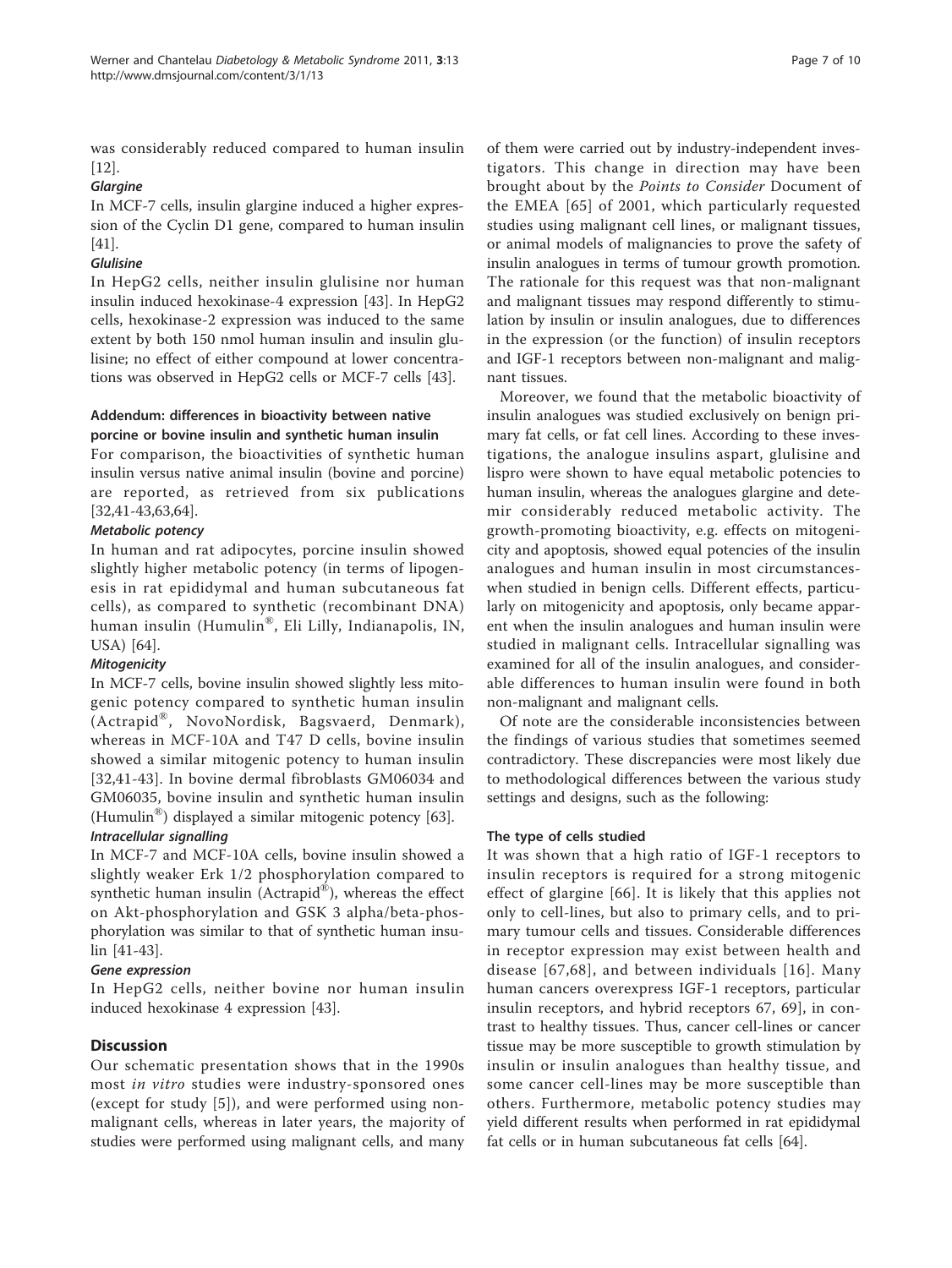### <span id="page-7-0"></span>The type of culture medium used

Some authors used high glucose concentrations, and some used low glucose concentrations in the cell cultures. The concentration of glucose may have a significant effect on the growth of cells in culture [[70\]](#page-9-0). Moreover, the presence or absence of albumin, or of fetal calf serum (FCS) affects cell growth and the susceptibility of cells to growth factors or insulin: 10% FCS stimulates cell growth as much as does 10 nmol/l IGF-1 [5[,63\]](#page-9-0). The content of insulin, oestrogen and IGF-1, for example, in FCS is rarely indicated by the manufacturer, and may vary between batches. Thus, starved cell cultures may yield different results compared to FCS-fed (i.e. maximally growing) cells in terms of stimulation by insulin or IGF-1.

### Presence of albumin in the assay

The study data with detemir were particularly confusing because this analogue was sometimes compared to human insulin on an equimolar basis (which is inappropriate, because detemir in equipotent doses requires 4 times the molar concentration compared to human insulin). Moreover, in the presence of albumin the activity of detemir is dramatically reduced [[54\]](#page-9-0) and not all studies on detemir appropriately accounted for this phenomenon. Furthermore, the albumin species plays a role, for detemir binding to albumin differs according to the albumin species (i.e. it differs in dogs versus rabbits or pigs etc.). Hence, it could be argued that most of the previous in vitro studies comparing insulin detemir with other insulins are basically uninterpretable.

### The concentration and the EC50 value of the ligand under study

The concentrations of insulin and the insulin analogues played a major role in the outcome of the experiments low concentrations and high concentrations may yield qualitatively different cell responses. A comparison of bioactivities based on EC50 values rather than on equimolar concentrations might be preferable.

### The duration of cell culture studies

The studies were carried out over varying time intervals, ranging from less than 1 hour to several days. In some studies, insulin or the insulin analogues were supplemented only once, whereas in other studies they were supplemented repeatedly (taking into account the fact that insulin degradation may occur in the culture). These aspects may have affected the performance of the assays.

The heterogeneity in methods and outcomes suggests that a standardization of the procedures for in vitro examinations of insulin analogues would be required in order to make the data more comparable. Whether

these (and possible additional) in vitro differences in bioactivity between human insulin and the insulin analogues aspart, detemir, glargine, glulisine, and lispro translate into clinical outcomes remains to be elucidated. Patient populations with particular genetic make-up may be particularly susceptible [[71](#page-9-0)]. There are already some indications that the *in vitro* differences might matter in clinical practice [[33\]](#page-8-0), and that other differences as disclosed by *in vivo* studies (e,g, glargine may increase serum IGF-1 concentrations in diabetic patients [[72\]](#page-9-0), detemir largely increases serum insulin levels [[48,](#page-8-0)[73](#page-9-0)] and may accumulate in the liver and the brain [[74\]](#page-9-0))

In conclusion, the schematic presentation of the currently available in vitro data (except for receptor studies) on the differences in bioactivity between human insulin and the insulin analogues aspart, detemir, glargine, glulisine, and lispro displays a variety of abnormal activities of the analogues. The data- albeit suffering from heterogeneity between the assays-suggests that manipulation of the insulin molecule in order to improve its absorption from the subcutaneous tissue may cause unphysiological bioactivities with hitherto unknown consequences for the diabetic user as well as for the laboratory researcher.

### Acknowledgements

might matter, too.

Work in the laboratory of HW is supported by a grant from Insulin Dependent Diabetes Trust (IDDT), UK.

### Author details

<sup>1</sup>Department of Human Molecular Genetics and Biochemistry, Sackler School of Medicine, Tel Aviv University, Tel Aviv 69978, Israel. <sup>2</sup>Formerly Heinrich-Heine-University of Düsseldorf/Germany, Holthorster Weg 16, 28717 Bremen, Germany.

### Authors' contributions

EAC did the search, EAC and HW participated in the screening and analysis of the data and in the writing of the final manuscript. All authors have read and approved the final version of the article.

### Competing interests

The authors declare that they have no competing interests.

Received: 3 February 2011 Accepted: 29 June 2011 Published: 29 June 2011

### References

- 1. Brandenburg D: Insulin-structure, function, design. Exp Clin Endocrinol Diabetes 1999, 107(Suppl 2):S6-S12.
- 2. Ellis MJ, Darby SC, Jones RH, Sönksen PH: [In vitro bioactivity of insulin](http://www.ncbi.nlm.nih.gov/pubmed/738550?dopt=Abstract) [analogues: lipogenic and anti-lipolytic potency and their interaction](http://www.ncbi.nlm.nih.gov/pubmed/738550?dopt=Abstract) [with the effect of native insulin.](http://www.ncbi.nlm.nih.gov/pubmed/738550?dopt=Abstract) Diabetologia 1978, 15:403-410.
- 3. Burke GT, Hu SQ, Ohta N, Schwartz GP, Zong L, Katsoyannis PG: [Superactive insulin.](http://www.ncbi.nlm.nih.gov/pubmed/2268358?dopt=Abstract) Biochem Biophys Res Commun 1990, 173:982-987.
- 4. Eckardt K, Eckel J: [Insulin analogues: action profiles beyond glycaemic](http://www.ncbi.nlm.nih.gov/pubmed/18465358?dopt=Abstract) [control.](http://www.ncbi.nlm.nih.gov/pubmed/18465358?dopt=Abstract) Arch Physiol Biochem 2008, 114:45-53.
- 5. Bornfeldt KE, Gidlöf RA, Wasteson A, Lake M, Skottner A, Arnqvist HJ: [Binding and biological effects of insulin, insulin analogues and insulin](http://www.ncbi.nlm.nih.gov/pubmed/1713869?dopt=Abstract)[like growth factors in rat aortic smooth muscle cells. Comparison of](http://www.ncbi.nlm.nih.gov/pubmed/1713869?dopt=Abstract) [maximal growth promoting activities.](http://www.ncbi.nlm.nih.gov/pubmed/1713869?dopt=Abstract) Diabetologia 1991, 34:307-313.
- 6. Tseng LY, Schwartz GP, Sheikh M, Chen ZZ, Joshi S, Wang JF, Nissley SP, Burke GT, Katsoyannis PG, Rechler MM: [Hybrid molecules containing the](http://www.ncbi.nlm.nih.gov/pubmed/2447882?dopt=Abstract)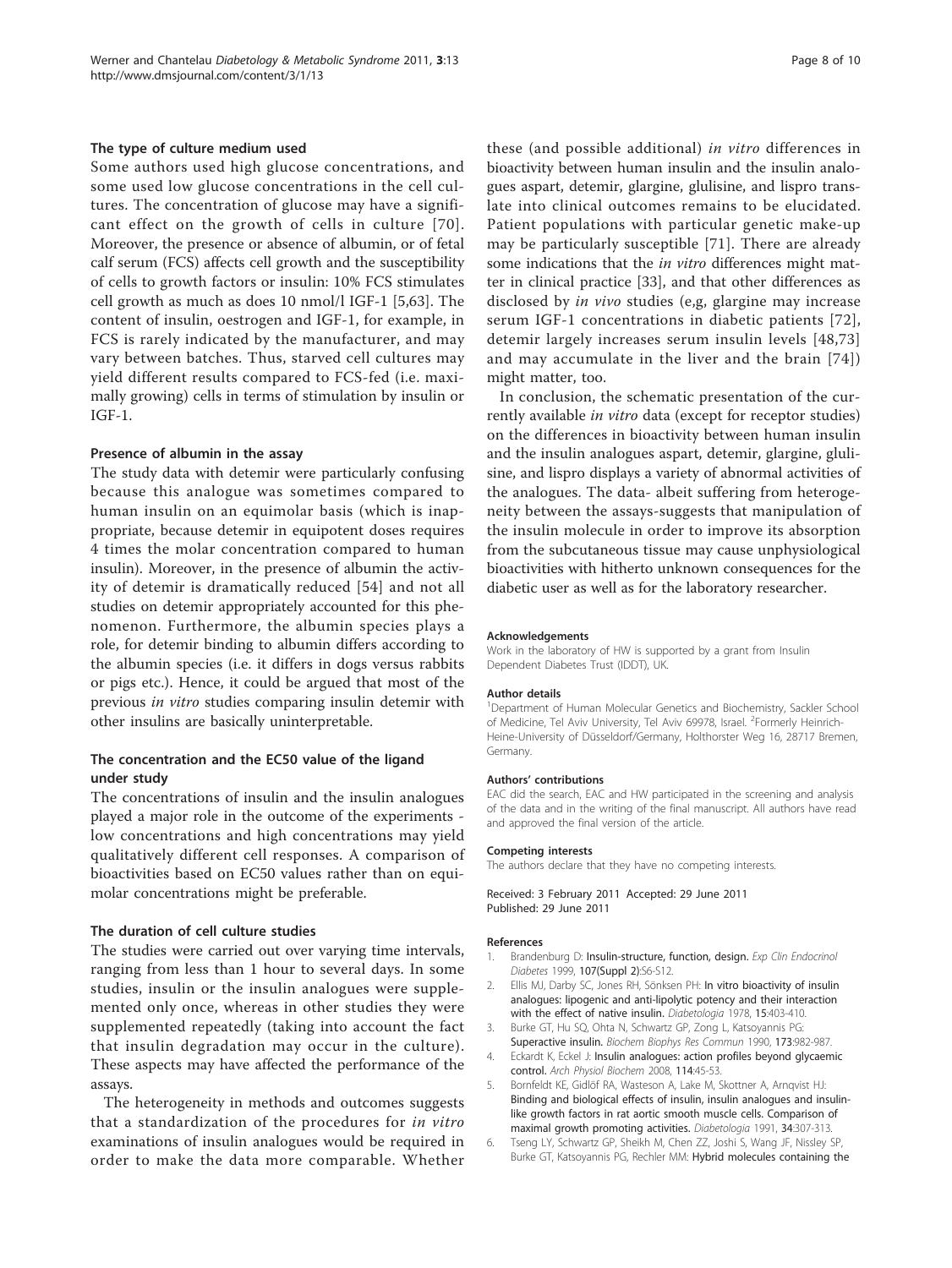<span id="page-8-0"></span>[A-domain of insulin-like growth factor-1 and the B-chain of insulin have](http://www.ncbi.nlm.nih.gov/pubmed/2447882?dopt=Abstract) [increased mitogenic activity relative to insulin.](http://www.ncbi.nlm.nih.gov/pubmed/2447882?dopt=Abstract) Biochem Biophys Res Commun 1987, 149:672-679.

- 7. Brange J, Hansen JF, Langkjaer L, Markussen J, Ribel U, Sorensen AR: Insulin analogues with improved absorption characteristics. Horm Metab Res 1992, , Supplement Series No 26: 125-130.
- 8. Hansen B: The impact of the chemical synthesis of insulins on the development of new pharmaceuticals. Akt Endokrin Stoffw 1990, 11:212-214.
- Bähr M, Kolter T, Seipke G, Eckel J: [Growth promoting and metabolic](http://www.ncbi.nlm.nih.gov/pubmed/9059862?dopt=Abstract) [activity of the human insulin analogue \[GlyA21,ArgB31,ArgB32\] insulin](http://www.ncbi.nlm.nih.gov/pubmed/9059862?dopt=Abstract) [\(HOE 901\) in muscle cells.](http://www.ncbi.nlm.nih.gov/pubmed/9059862?dopt=Abstract) Eur J Pharmacol 1997, 320:259-265.
- 10. Bennet RG, Fawcett J, Kruer MC, Duckworth WC, Hamel FG: [Insulin](http://www.ncbi.nlm.nih.gov/pubmed/12773120?dopt=Abstract) [inhibition of the proteasome is dependent on degradation of insulin by](http://www.ncbi.nlm.nih.gov/pubmed/12773120?dopt=Abstract) [insulin-degrading enzyme.](http://www.ncbi.nlm.nih.gov/pubmed/12773120?dopt=Abstract) J Endocrinol 2003, 177:399-405.
- 11. Berti L, Kellerer M, Bossenmaier B, Seffer E, Seipke G, Häring HU: [The long](http://www.ncbi.nlm.nih.gov/pubmed/9566852?dopt=Abstract) [acting human insulin analog HOE 901: characteristics of insulin](http://www.ncbi.nlm.nih.gov/pubmed/9566852?dopt=Abstract) [signalling in comparison to Asp\(B10\) and regular insulin.](http://www.ncbi.nlm.nih.gov/pubmed/9566852?dopt=Abstract) Horm Metab Res 1998, 30:123-129.
- 12. Boehm A, Staiger H, Hennige AM, Haas C, Machicao F, Häring HU: [Effect of](http://www.ncbi.nlm.nih.gov/pubmed/18571747?dopt=Abstract) [insulin detemir, compared to human insulin, on 3T3-LI adipogenesis.](http://www.ncbi.nlm.nih.gov/pubmed/18571747?dopt=Abstract) Regul Pept 2008, 151:160-163.
- 13. Chisalita SI, Arnqvist HJ: Insulin-like growth factor 1 receptors are more abundant than insulin receptors in human micro- and macrovascular endothelial cells. Am J Physiol Endocrinol Metab 2004, 286:E 896-E 901.
- 14. Ciaraldi TP, Carter L, Seipke G, Mudaliar S, Henry RR: [Effects of the long](http://www.ncbi.nlm.nih.gov/pubmed/11739448?dopt=Abstract)[acting insulin analog insulin glargine on cultured human skeletal muscle](http://www.ncbi.nlm.nih.gov/pubmed/11739448?dopt=Abstract) [cells: comparisons to insulin and IGF-1.](http://www.ncbi.nlm.nih.gov/pubmed/11739448?dopt=Abstract) J Clin Endocrinol Metab 2001, 86:5838-5847.
- 15. Ciaraldi TP, Phillips SA, Carter L, Aroda V, Mudaliar S, Henry RR: [Effects of](http://www.ncbi.nlm.nih.gov/pubmed/16030168?dopt=Abstract) [the rapid-acting insulin analog glulisine on cultured human skeletal](http://www.ncbi.nlm.nih.gov/pubmed/16030168?dopt=Abstract) [muscle cells: comparisons with insulin and insulin-like growth factor 1.](http://www.ncbi.nlm.nih.gov/pubmed/16030168?dopt=Abstract) J Clin Endocrinol Metab 2005, 90:5551-5558.
- 16. Eckardt K, May C, Koenen M, Eckel J: [IGF-1 receptor signalling determines](http://www.ncbi.nlm.nih.gov/pubmed/17898992?dopt=Abstract) [the mitogenic potency of insulin analogues in human smooth muscle](http://www.ncbi.nlm.nih.gov/pubmed/17898992?dopt=Abstract) [cells and fibroblasts.](http://www.ncbi.nlm.nih.gov/pubmed/17898992?dopt=Abstract) Diabetologia 2007, 50:2534-2543.
- 17. Erbel S, Reers C, Eckstein VW, et al: [Proliferation of Colo-357 pancreatic](http://www.ncbi.nlm.nih.gov/pubmed/18316392?dopt=Abstract) [carcinoma cells and survival of patients with pancreatic carcinoma are](http://www.ncbi.nlm.nih.gov/pubmed/18316392?dopt=Abstract) [not altered by insulin glargine.](http://www.ncbi.nlm.nih.gov/pubmed/18316392?dopt=Abstract) Diabetes Care 2008, 31:1105-1111.
- 18. Fawcett J, Hamel FG, Bennet RG, Vajo Z, Duckworth WC: [Insulin and](http://www.ncbi.nlm.nih.gov/pubmed/11116143?dopt=Abstract) [analogue effects on protein degradation in different cell types](http://www.ncbi.nlm.nih.gov/pubmed/11116143?dopt=Abstract)[dissociation between binding and activity.](http://www.ncbi.nlm.nih.gov/pubmed/11116143?dopt=Abstract) J Biol Chem 2001, 276:11552-11558.
- 19. Fawcett J, Tsui BT, Kruer MC, Duckworth WC: [Reduced action of insulin](http://www.ncbi.nlm.nih.gov/pubmed/15281015?dopt=Abstract) [glargine on protein and lipid metabolism: possible relationship to](http://www.ncbi.nlm.nih.gov/pubmed/15281015?dopt=Abstract) [cellular hormone metabolism.](http://www.ncbi.nlm.nih.gov/pubmed/15281015?dopt=Abstract) Metabolism 2004, 53:1037-1044.
- 20. Hamel FG, Siford GL, Fawcett J, Chance RE, Frank BH, Duckworth WC: [Differences in cellular processing of AspB10 human insulin compared](http://www.ncbi.nlm.nih.gov/pubmed/10337862?dopt=Abstract) [with human insulin and LysB28ProB29 human insulin.](http://www.ncbi.nlm.nih.gov/pubmed/10337862?dopt=Abstract) Metabolism 1999, 48:611-617.
- 21. Hansen BF, Danielsen GM, Drejer K, Sörensen AR, Wiberg FC, Klein HH, Lundemose AG: [Sustained signalling from the insulin receptor after](http://www.ncbi.nlm.nih.gov/pubmed/8670118?dopt=Abstract) [stimulation with insulin analogues exhibiting increased mitogenic](http://www.ncbi.nlm.nih.gov/pubmed/8670118?dopt=Abstract) [potency.](http://www.ncbi.nlm.nih.gov/pubmed/8670118?dopt=Abstract) Biochem J 1996, 315:271-279.
- 22. Hansen BF, Stidsen CE, Glendorf T, Lundby A, Hegelund AC, Bonnesen C: Safety analysis of basal insulins: mitogenic potency and receptor binding. Abstract. Diabetologia 2010, 53(Suppl 1):S 22.
- 23. Hennige AM, Lehmann R, Weigert C, Moeschel K, Schäuble M, Metzinger E, Lammers R, Häring HU: [Insulin glulisine. Insulin receptor signalling](http://www.ncbi.nlm.nih.gov/pubmed/15677493?dopt=Abstract) [characteristics in vivo.](http://www.ncbi.nlm.nih.gov/pubmed/15677493?dopt=Abstract) Diabetes 2005, 54:361-366.
- 24. Hennige A, Strack V, Metzinger E, Seipke G, Häring HU, Kellerer M: [Effects](http://www.ncbi.nlm.nih.gov/pubmed/16052329?dopt=Abstract) [of new insulin analogues HMR1964\(insulin glulisine\) and HMR1423 on](http://www.ncbi.nlm.nih.gov/pubmed/16052329?dopt=Abstract) [insulin receptors.](http://www.ncbi.nlm.nih.gov/pubmed/16052329?dopt=Abstract) Diabetologia 2005, 48:1891-1897.
- 25. Kohn WD, Micanovic R, Myers SL, et al: pl-shifted insulin analogs with [extended in vivo time action and favourable receptor selectivity.](http://www.ncbi.nlm.nih.gov/pubmed/17328992?dopt=Abstract) Peptides 2007, 28:935-948.
- 26. Kurtzhals P, Schaffer L, Sorensen A, et al: [Correlations of receptor binding](http://www.ncbi.nlm.nih.gov/pubmed/10866053?dopt=Abstract) [and metabolic and mitogenic potencies of insulin analogs designed for](http://www.ncbi.nlm.nih.gov/pubmed/10866053?dopt=Abstract) [clinical use.](http://www.ncbi.nlm.nih.gov/pubmed/10866053?dopt=Abstract) Diabetes 2000, 49:999-1005.
- 27. Liefvendahl E, Arnquist HJ: [Mitogenic effects of the insulin analogue](http://www.ncbi.nlm.nih.gov/pubmed/18393172?dopt=Abstract) [glargine in malignant cells in comparison with insulin and IGF-1.](http://www.ncbi.nlm.nih.gov/pubmed/18393172?dopt=Abstract) Horm Metab Res 2008, 40:369-374.
- 28. Liu L, Koenen M, Seipke G, Eckel J: IGF-1 receptor-mediated signalling of the human insulin analogue HOE 901. Abstract. Diabetologia 1997, 40(Suppl 1):A 355.
- 29. Liu S, Li Y, Liang Y, Fan X, Liang Q, Yan L: Insulin glargine and human insulin promote proliferation of human breast cancer cell line MDA-MB-231 independent of ERK pathway.Abstract. Diabetes 2010, 59(Supplement 1), Abstract.No.2488-PO.
- 30. Liu S, Li Y, Liang Y, Lin T: High dose detemir inhibits proliferation of a human bladder cancer T24 cell line independent of Akt and ERK pathway. Abstract. Diabetologia 2010, 53(Suppl 1):S 305.
- 31. Liu S, Li Y, Lin T, Fan X, Liang Y, Heemann U: [High dose human insulin](http://www.ncbi.nlm.nih.gov/pubmed/21129803?dopt=Abstract) [and insulin glargine promote T24 bladder cancer cell proliferation via](http://www.ncbi.nlm.nih.gov/pubmed/21129803?dopt=Abstract) [PI3K-independent activation of Akt.](http://www.ncbi.nlm.nih.gov/pubmed/21129803?dopt=Abstract) Diabetes Res Clin Pract 2011, 91:177-182.
- 32. Mayer D, Shukla A, Enzmann H: [Proliferative effects of insulin analogues](http://www.ncbi.nlm.nih.gov/pubmed/18465357?dopt=Abstract) [on mammary epithelial cells.](http://www.ncbi.nlm.nih.gov/pubmed/18465357?dopt=Abstract) Arch Physiol Biochem 2008, 114:38-44.
- 33. Mayer D, Chantelau E: [Treatment with insulin glargine \(Lantus®\) increases](http://www.ncbi.nlm.nih.gov/pubmed/20199195?dopt=Abstract) the [proliferative potency of the serum of patients with type-1 diabetes:](http://www.ncbi.nlm.nih.gov/pubmed/20199195?dopt=Abstract) [a pilot study on MCF-7 breast cancer cells.](http://www.ncbi.nlm.nih.gov/pubmed/20199195?dopt=Abstract) Arch Physiol Biochem 2010, 116:73-78.
- 34. Müller K, Weidinger C, Führer D: [Insulin glargine and insulin have](http://www.ncbi.nlm.nih.gov/pubmed/20179899?dopt=Abstract) [identical effects on proliferation and phosphatidylinositol 3-kinase/AKT](http://www.ncbi.nlm.nih.gov/pubmed/20179899?dopt=Abstract) [signalling in rat thyrocytes and human follicular cancer cells. Letter.](http://www.ncbi.nlm.nih.gov/pubmed/20179899?dopt=Abstract) Diabetologia 2010, 53:1001-1003.
- 35. Rakatzi I, Ramrath S, Ledwig D, Dransfeld O, Bartels T, Seipke G, Eckel J: [A](http://www.ncbi.nlm.nih.gov/pubmed/12941761?dopt=Abstract) [novel insulin analog with unique properties.](http://www.ncbi.nlm.nih.gov/pubmed/12941761?dopt=Abstract) Diabetes 2003, 52:2227-2238.
- Rakatzi I, Seipke G, Eckel J: [\[LysB3,GluB29\] insulin: a novel insulin analog](http://www.ncbi.nlm.nih.gov/pubmed/14550282?dopt=Abstract) with enhanced B-cell protective action. Biochem Biophys Res Commun 2003, 310:852-859.
- 37. Russo I, Massucco P, Mattiello L, Cavalot F, Anfossi G, Trovati M: [Comparison between the effects of the rapid recombinant insulin](http://www.ncbi.nlm.nih.gov/pubmed/12413586?dopt=Abstract) [analog aspart and those of human regular insulin on platelet cyclic](http://www.ncbi.nlm.nih.gov/pubmed/12413586?dopt=Abstract) [nucleotides and aggregation.](http://www.ncbi.nlm.nih.gov/pubmed/12413586?dopt=Abstract) Thromb Res 2002, 107:31-37.
- 38. Russo I, Massucco P, Mattiello L, Anfossi G, Trovati M: [Comparison between](http://www.ncbi.nlm.nih.gov/pubmed/12818257?dopt=Abstract) [the effects of the rapid recombinant insulin analog lispro \(Lys B28, Pro](http://www.ncbi.nlm.nih.gov/pubmed/12818257?dopt=Abstract) [B 29\) and those of human regular insulin on platelet cyclic nucleotides](http://www.ncbi.nlm.nih.gov/pubmed/12818257?dopt=Abstract) [and aggregation.](http://www.ncbi.nlm.nih.gov/pubmed/12818257?dopt=Abstract) Thromb Res 2003, 109:323-327.
- 39. Sandow J, Seipke G: In vitro pharmacology studies with insulin glargine and human insulin: IGF-1 receptor binding and thymidine incorporation. Abstract. Diabetes 2001, 50(Suppl 2):A 429.
- 40. Sciacca L, Cassarino MF, Genua M, Pandini G, Le Moli R, Squatrito S, Vigneri R: [Insulin analogues differently activate insulin receptor isoforms](http://www.ncbi.nlm.nih.gov/pubmed/20424816?dopt=Abstract) [and post-receptor signalling.](http://www.ncbi.nlm.nih.gov/pubmed/20424816?dopt=Abstract) Diabetologia 2010, 53:1743-53.
- 41. Shukla A: Insulin analogues: analysis of proliferative potency and characterisation of receptors and signalling pathways activated in human mammary epithelial cells. Dissertation. Faculty of Natural Sciences Ruperto-Carola University of Heidelberg, Germany; 2008.
- 42. Shukla A, Grisouard J, Ehemann V, Hermani A, Enzmann H, Mayer D: [Analysis of signalling pathways related to cell proliferation stimulated by](http://www.ncbi.nlm.nih.gov/pubmed/19153208?dopt=Abstract) [insulin analogs in human mammary epithelial cell lines.](http://www.ncbi.nlm.nih.gov/pubmed/19153208?dopt=Abstract) Endocr Relat Cancer 2009, 16:429-441.
- 43. Shukla A, Enzmann H, Mayer D: [Proliferative effect of Apidra® \(insulin](http://www.ncbi.nlm.nih.gov/pubmed/19480564?dopt=Abstract) [glulisine\), a rapid acting insulin analogue on mammary epithelial cells.](http://www.ncbi.nlm.nih.gov/pubmed/19480564?dopt=Abstract) Arch Physiol Biochem 2009, 115:119-126.
- 44. Slieker LJ, Sundell KL: In vitro analysis of Lys(B28), Pro(B29) human insulin (LY 275585): comparison to human insulin in terms of insulin and IGF-1 receptor binding, glucose uptake into adipocytes and thymidine incorporation into smooth muscle cells. Unpublished report on file at Lilly Research Laboratories, Preclinical Pharmacology Report no.7 1994.
- 45. Slieker LJ, Brooke GS, Di Marchi RD, et al: Modifications in the B10 and B26-30 regions of the B chain of human insulin alter affinity for the human IGF-1 receptor more than for the insulin receptor. Diabetologia 1997, 40(Suppl 2):S 54-S 61.
- 46. Sommerfeld MR, Müller G, Tschank G, Seipke G, Habermann P, Kurrle R, Tennagels N: [In vitro metabolic and mitogenic signaling of insulin](http://www.ncbi.nlm.nih.gov/pubmed/20209060?dopt=Abstract) [glargine and its metabolites.](http://www.ncbi.nlm.nih.gov/pubmed/20209060?dopt=Abstract) PLoS One 2010, 5(3):e9540.
- 47. Somwar R, Sweeney G, Ramlai T, Klip A: [Stimulation of glucose and amino](http://www.ncbi.nlm.nih.gov/pubmed/9522110?dopt=Abstract) [acid transport and activation of the insulin signalling pathways by](http://www.ncbi.nlm.nih.gov/pubmed/9522110?dopt=Abstract) insulin [lispro in L6 skeletal muscle cells.](http://www.ncbi.nlm.nih.gov/pubmed/9522110?dopt=Abstract) Clin Ther 1998, 20:125-140.
- 48. Sorensen AR, Stidsen CE, Ribel U, Nishimura E, Sturis J, Jonassen I, Bouman SD, Kurtzhals P, Brand CL: [Insulin detemir is a fully efficacious,](http://www.ncbi.nlm.nih.gov/pubmed/20590743?dopt=Abstract)